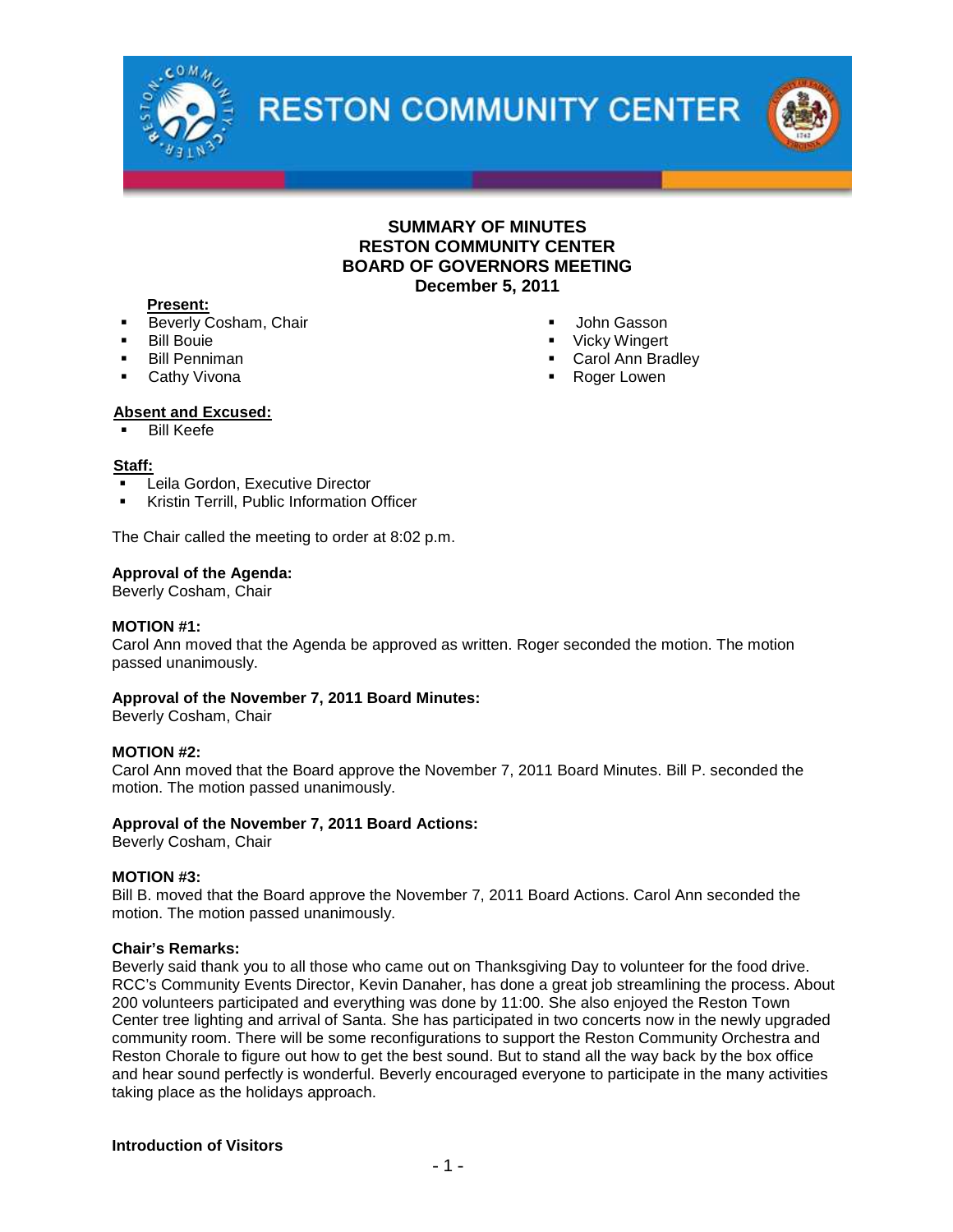## December 5, 2011 Board of Governors Meeting Minutes

Three visitors were present. Beverly invited the visitors to introduce themselves.

## **Rick Uhrig, Reston Soccer Association**

Rick Uhrig said he is a 17-year of resident of Reston and now works in Reston as well. He has been active in the community for many years, has been a Scout leader, and has used RCC's facilities. He has been a soccer coach and is President of the Reston Soccer Association. In that capacity, he wanted to make RCC aware of a current project and solicit RCC's support.

Fairfax County never has enough sports fields to accommodate all of the groups that want to use them, and there is a community effort going on now to convert some existing fields from grass to synthetic turf. Synthetic turf fields offer several benefits — they are playable under adverse conditions, they are playable later in the day with lights, and they are playable throughout all seasons of the year.

The total cost of the proposed conversion is expected to be about \$1.7 - \$2 million. The Park Authority will contribute some money, and various youth organizations will also contribute, including Reston Youth Soccer, Football and Lacrosse organizations. South Lakes High School will also contribute. The group is very close to having commitments for all of the money needed, and would like to make this a community effort. They are asking Reston Association (RA) and RCC to support the effort and consider contributing financially as well.

Bill P. asked about the timing for this project. Mr. Uhrig said the group is applying for a grant from the county, which would be worth \$175,000 if awarded. They already submitted their intent to apply for the grant on December 1. They need to submit their application for the grant by December 15, and will need to list supportive organizations on that application. If the project moves forward, they are hoping to have the work completed by the end of summer 2012 so that the fields would be usable by fall 2012.

John asked who would be responsible for maintaining the fields and where that funding would come from. Bill B. said the school system would be responsible for maintenance and money is being allocated for this. Essentially, the same people who maintain the grass fields today would maintain the turf fields in the future.

Mr. Uhrig explained that turf will allow these fields to get much more use than grass. Bill P. asked when the funds need to be accumulated in order for the project to go forward. Bill B. said the commitment of support is needed by December 15 for the filing for the county grant. Bill P. asked if the group has any written materials about the project. Mr. Uhrig said a package is being prepared. Cathy asked who schedules time on the field for community groups. Bill B. said Fairfax County Neighborhood and Community Services (NCS) will do this. Mr. Uhrig said more details are expected to come from an NCS representative at a meeting the night after this Board meeting (December 6).

John asked about the availability of any other fields besides the ones at South Lakes High School. Mr. Uhrig said we are just focusing on the schools right now and Vicky explained that lighting is critical to maximizing the use of the fields and that it is easier to add lighting on fields at schools than on RA fields or other fields, due to RA design review issues. RA cannot prevent schools from adding lights on their property. Bill B. said this is a unique opportunity for South Lakes High School. Herndon High School did something similar last year. The Park Authority contributed about \$400,000 and other Herndon organizations contributed the rest of the money. McLean has also done this and the McLean youth soccer group took out a loan. The community groups know that public funding is limited and want to take advantage of public-private partnerships as much as possible. Turf fields normally provide 62 percent more usage than grass fields and add two more seasons when the fields can be used.

## **Mark Hughes, Herndon/Reston Youth Lacrosse**

Mark Hughes said he has lived in Reston for about 25 years and has been active in bringing the sport of lacrosse to Reston. He also came to the meeting to discuss the effort to get synthetic turf fields. Lacrosse is the fastest growing sport and he would like to see more lacrosse in Reston. About 7 years ago the South Lakes High School lacrosse coach expressed a need for a feeder program for the high school lacrosse team. Mr. Hughes started Reston Youth Lacrosse to meet that need and teamed up with Herndon Lacrosse. Herndon/Reston Youth Lacrosse has struggled with fields in Reston. There are not a lot of big fields and it is difficult to get time on the fields. The program has continued to grow but youth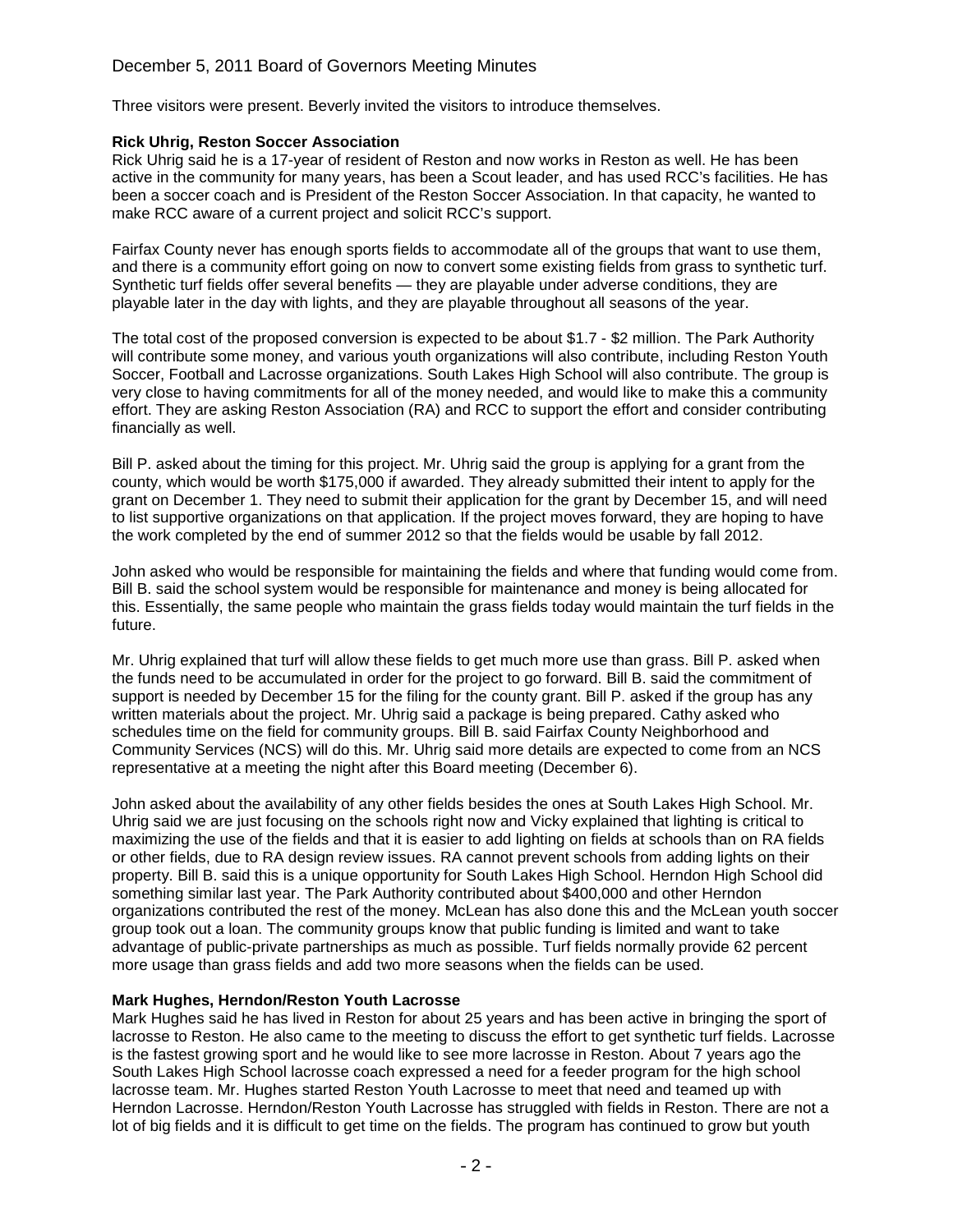lacrosse in this area continues to primarily be in Herndon, rather than Reston. Synthetic fields would help change that.

Cathy asked how many people are in the program now. Mr. Hughes said there are about 600 young people total in all of Herndon-Reston Lacrosse. Last year the program got to the point of having five teams at all age groups, which means it is starting to max out as a program. Cathy asked if the program would split into two to accommodate the number of players. Mr. Hughes said his goal would be that it would split.

## **Jeremy Lee, Reston Youth Football**

Jeremy Lee is the Reston Youth Football Commissioner. He said he has lived in Reston since 1998 and his interest in synthetic turf fields is two-fold. He has coached youth league football for 10 years and this past year he started as the assistant football coach at South Lakes High School. He has dealt with muddy fields and games being cancelled and moved due to the condition of the grass fields. Despite those issues, Reston football has had the second highest win percentage in recent years, just behind Chantilly. The program averages about 300 kids each year but loses kids to other organizations often because of amenities other organizations have, like turf fields. He believes the kids in Reston deserve to have turf fields even from a competitive standpoint. Kids are having fun playing sports but the reality is that they have a lot more fun when they are winning, and practice and playing time contributes to their ability to win games. From South Lakes High School's standpoint, the football team lost a lot of practice time this year due to rain while other teams got in full practice time on turf fields.

Beverly said her grandson has participated in youth football and what she has heard and noticed is that for these coaches and players it is very much about everyone doing their best. There is a lot of reaffirmation of the players and winning comes out of that.

Beverly said the Board will discuss this effort. Roger said this was one of the most impressive and convincing presentations he has heard in his time on the RCC Board.

## **Board Member Input on Activities Attended:**

John attended the Finance Committee meeting and the Initiative for Public Art-Reston (IPAR) fundraising event. South Lakes High School's catering at that event was excellent and the event raised over \$10,000. The sculpture at the Reston Hyatt will be completed next year. He also attended the Reston Town Center tree lighting and the arrival of Santa Claus at Lake Anne. John took some videos of Santa's arrival with his phone and plans to post them on YouTube.

Vicky Wingert noted that the Reston Museum has a few events coming up. On December 8 there will be an event on the Battle of Dranesville, which is part of series the museum has been doing on history in the Reston area. On December 17 there will be a special event on holiday celebrations from around the world. People from around the world will discuss celebrations in their communities. Everyone is invited.

Carol Ann attended a Reston for a Lifetime meeting, out of which came the idea for a luncheon for Fellowship House. The idea is to link all seniors in the community including those in Fellowship Houses. She also attended the IPAR fundraising event and the Finance Committee meeting. She attended the Reston Master Plan Phase II meeting at South Lakes High School and the Reston Community Orchestra performance. She saw *The Chemistry of Lime Trees* and Sierra Hull performances at the CenterStage.

Bill P. attended the kickoff meeting for Phase II of the Reston Master Plan. He also started work on a dining room table for his daughter in the woodshop.

Bill B. went to the IPAR fundraising event, the Sierra Hull concert, and the year-end/50<sup>th</sup> anniversary celebration at Frying Pan Farm Park, which was attended by about 4,000 people. Santa Claus was there and there were lots of activities for kids. Visitors can also now sign up for birth announcements for baby animals at the farm and can even adopt the animals. All are encouraged to visit. He also attended the Thanksgiving Food Drive volunteer event and noted that we continue to have the misunderstanding about people needing to know we are packing donations rather than offering them for community members to take that day. He has been very active with youth sports groups around the effort for synthetic turf fields, which is something he strongly supports. It is a unique opportunity for a public-private partnership in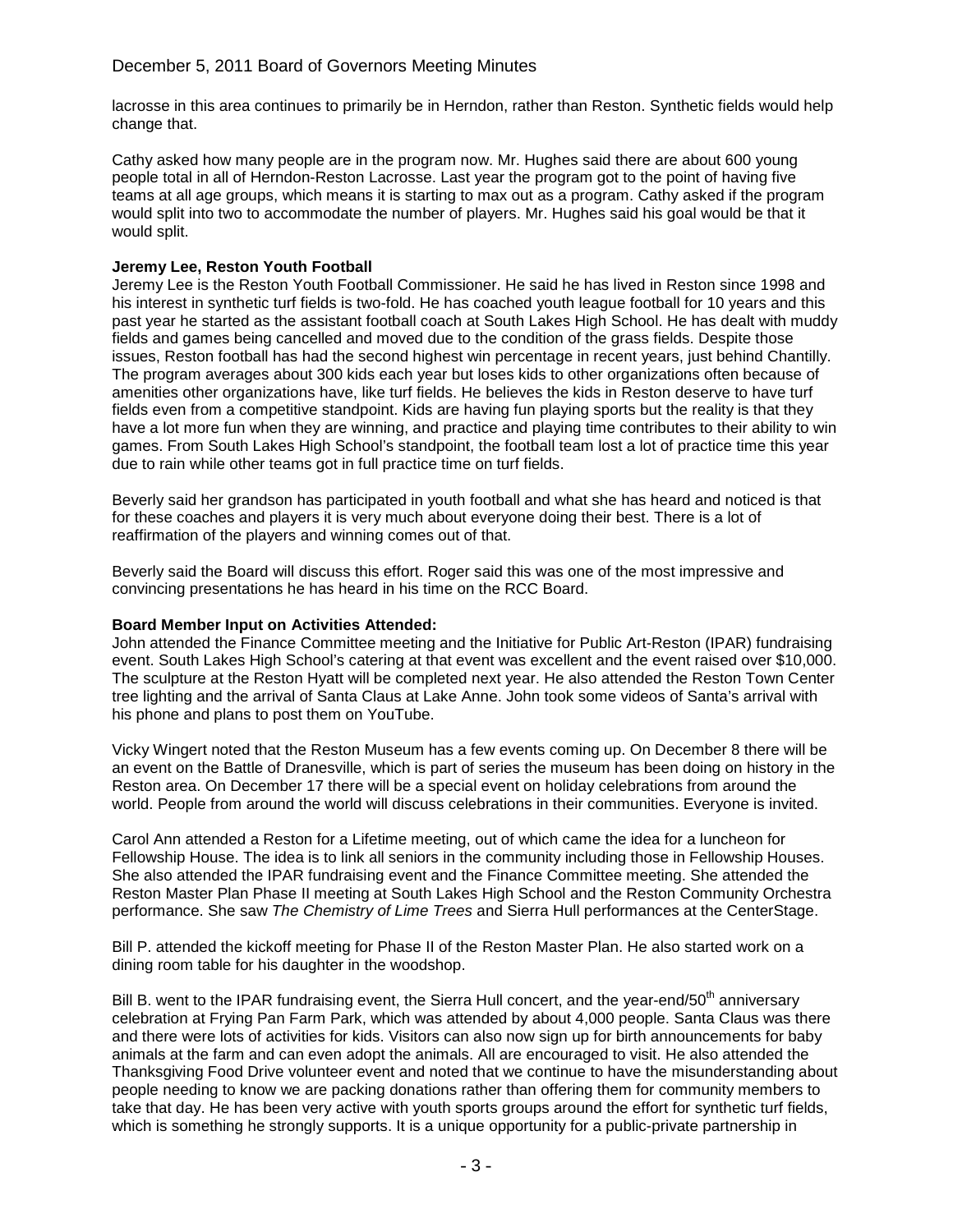## December 5, 2011 Board of Governors Meeting Minutes

Reston. Providing these world-class facilities is one way to become a world-class community and he hopes the board will endorse the program and assist in some way.

Cathy attended the opening of the Reston Interfaith offices, the Sierra Hull concert, and Bridge.

Roger has been out of town but has been in contact with the masters swim team and they are pleased with some of the recent changes that have been made, and awaiting completion of the items yet to be accomplished in our aquatics facility areas.

Beverly attended the IPAR fundraising event and was very impressed with the South Lakes High School caterers. She attended the RCC all staff meeting and noted that it was very interesting and many wonderful ideas were suggested. She encourages all Board members to come to the December teambuilding event. She said that the RCC staff is fantastic and one recent example was a staff member, Sean, who helped someone at Lake Anne by finding directions online and then refining them and explaining them to the patron to make them clearer, which was very impressive to the patron. She also attended the Reston Master Plan Phase II meeting, the RCC Board orientation, the YMCA gala, the Thanksgiving Food Drive volunteer event, and the Reston Community Orchestra concert. The sound was great and donations were up at that event. The Reston Community Orchestra brass quartet also performed outside of Barnes and Noble on Saturday. She also participated in the opening of a new youth center in Lorton.

## **Finance Committee Report**

See attached report.

## **Board Orientation Report**

See attached report.

## **Long Range Planning Committee Report**

Bill B. gave an overview of the Long Range Planning Committee meeting, which was held just before this meeting. The committee discussed three things — the changes to the RCC bylaws, the agenda for the strategic planning session, and the status of potential construction to RCC facilities for ADA compliance.

The committee reviewed all changes to the bylaws and requested that the board adopt the changes as amended.

#### **MOTION #4**

Cathy moved that the Board adopt all changes to the bylaws as amended. Carol Ann seconded the motion. The motion passed unanimously.

The committee discussed possible topics for the strategic planning session including how RCC can continue its outreach in the northern part of Reston, potential facility enhancements that RCC might consider adding in the future, such as a performing arts venue and a natatorium, and enhancements to RCC's website.

Leila updated the committee on RCC's ADA compliance and the potential addition of a new accessible bathroom. The recommended option would be to convert the existing photography lab and darkroom into an accessible bathroom and additional storage space. We could then add digital photography equipment in the computer classroom as a way to offer photo equipment more aligned with current technology that patrons are using now. Roger asked that the Board take into consideration all existing programs and try to maintain those as best we can, while still moving forward to meet ADA compliance requirements. The Board directed the staff to continue moving forward on this.

#### **Approval of the Committee Reports**

Beverly Cosham, Chair

### **MOTION #5**

Bill B. moved that the Board approve the November 14, 2011 Finance Committee Report, the November 19, 2011 Board Orientation Report, and the December 5, 2011 Long Range Planning Committee Report. Cathy seconded the motion. The motion passed unanimously.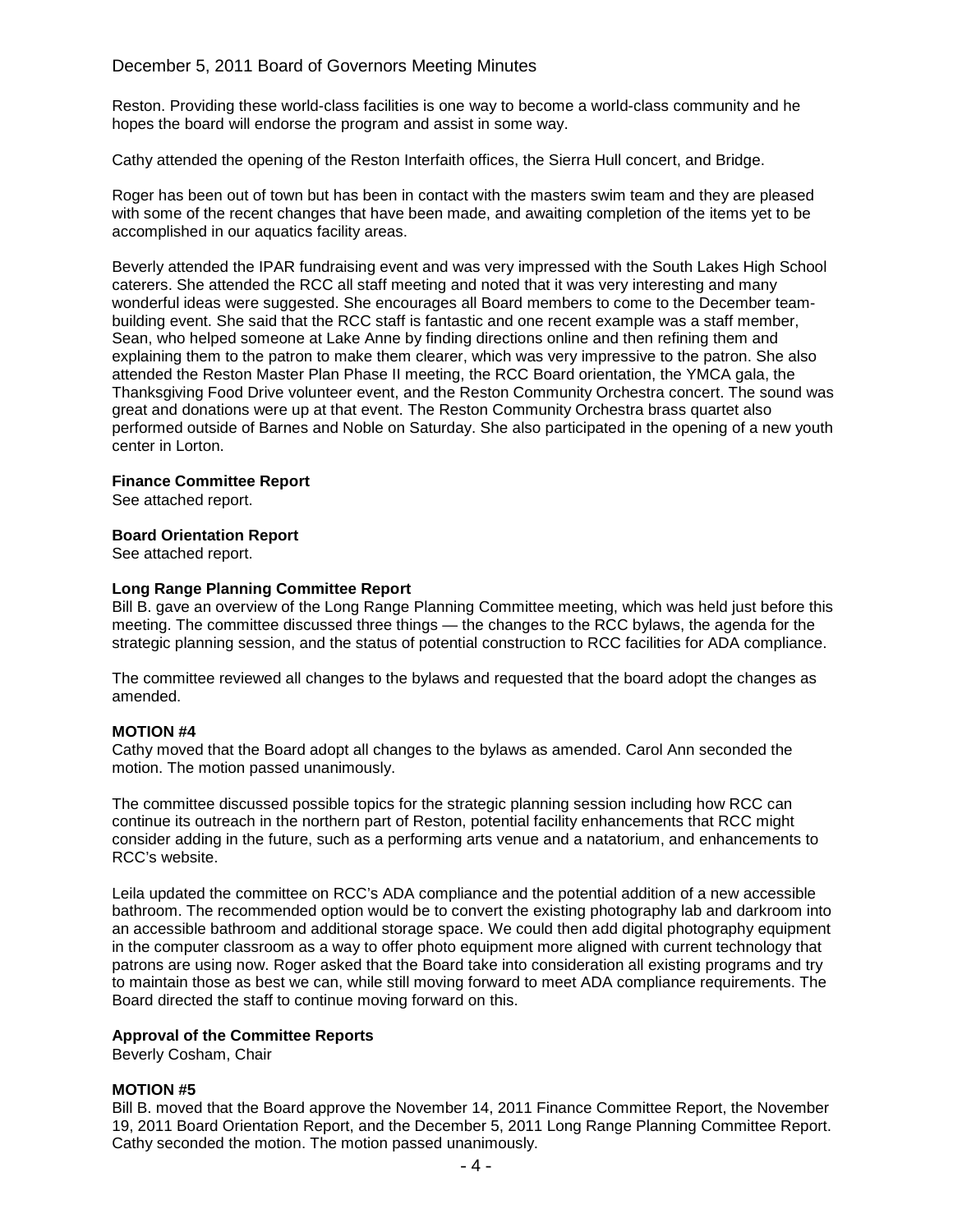## **Executive Director's Report:**

See attached report.

Leila also attended the opening night of a new film festival in Reston. She saw a documentary about the Loving vs. Virginia civil rights case, and one of the lawyers from the case was on the panel discussing the film. It was moving to hear him remember and relive his experiences with that case. RCC plans to stay involved with the film festival. Bill P. asked what the future of the film festival would be and Leila said RCC plans to host the premier next year in the CenterStage on the first weekend in November. RA and RCC and other community organizations will be involved. The group organizing the festival seems committed to staying in Reston. Bill P. asked if there would be more than one film and Leila said there were several this year and there will be several in future years. The group has spoken with RCC's Arts and Events Director, Damian Sinclair, about showing the premier here and possibly other films as well.

#### **Old Business:**

There was no old business.

#### **New Business:**

Carol Ann asked for clarification on the issue of supporting the groups working to get synthetic turf fields at South Lakes High School. Leila said this discussion could be part of this new business portion of the meeting. What the Board could do now is express support and pledge to continue discussion of the effort and our potential contributions to it. Cathy said she envisioned continuing this discussion as part of the Board's strategic planning session.

John asked about timing of this effort. Bill B. said groups have until December 15 to put together an application for the county grant. Roger said he would like to see something in writing describing the effort in detail.

Cathy said she would like to plan a board meeting at the end of the strategic planning session to take up any items discussed that require Board action. Leila explained that the session is already an official meeting and Board actions can be taken up at the session. Bill said he would draft an explanation of the process for the synthetic turf initiative and distribute it to the Board members.

Mr. Uhrig said the application due on December 15 would require something in writing from the community groups offering support. Leila clarified that if the Board passed a motion about this, they would need to direct the staff to write a letter to make the Board's support official. Cathy clarified that the motion in question would just be to support the concept. Bill B. said that was correct.

Bill P. said again that it would be very helpful to have something in writing. Bill B. said he would include in his report that if RCC supports this project financially, RCC will expect to be able to use the fields. Leila said she will share a draft of the letter of support with the Board for review.

#### **MOTION #6:**

Bill B. moved that the Board express its support for this initiative. Carol Ann seconded the motion. The motion passed unanimously.

#### **MOTION #7:**

Bill B. moved that the meeting be adjourned. Carol Ann seconded the motion. The motion passed unanimously.

The Chair adjourned the meeting at 9:06 p.m.

 $\overline{\phantom{a}}$  , where  $\overline{\phantom{a}}$  , where  $\overline{\phantom{a}}$  ,  $\overline{\phantom{a}}$  ,  $\overline{\phantom{a}}$  ,  $\overline{\phantom{a}}$  ,  $\overline{\phantom{a}}$  ,  $\overline{\phantom{a}}$  ,  $\overline{\phantom{a}}$  ,  $\overline{\phantom{a}}$  ,  $\overline{\phantom{a}}$  ,  $\overline{\phantom{a}}$  ,  $\overline{\phantom{a}}$  ,  $\overline{\phantom{a}}$  ,  $\overline{\phantom{a}}$  ,

William Penniman, Board Secretary

\_January 5, 2012\_\_\_\_\_\_\_\_\_\_\_\_\_\_ Date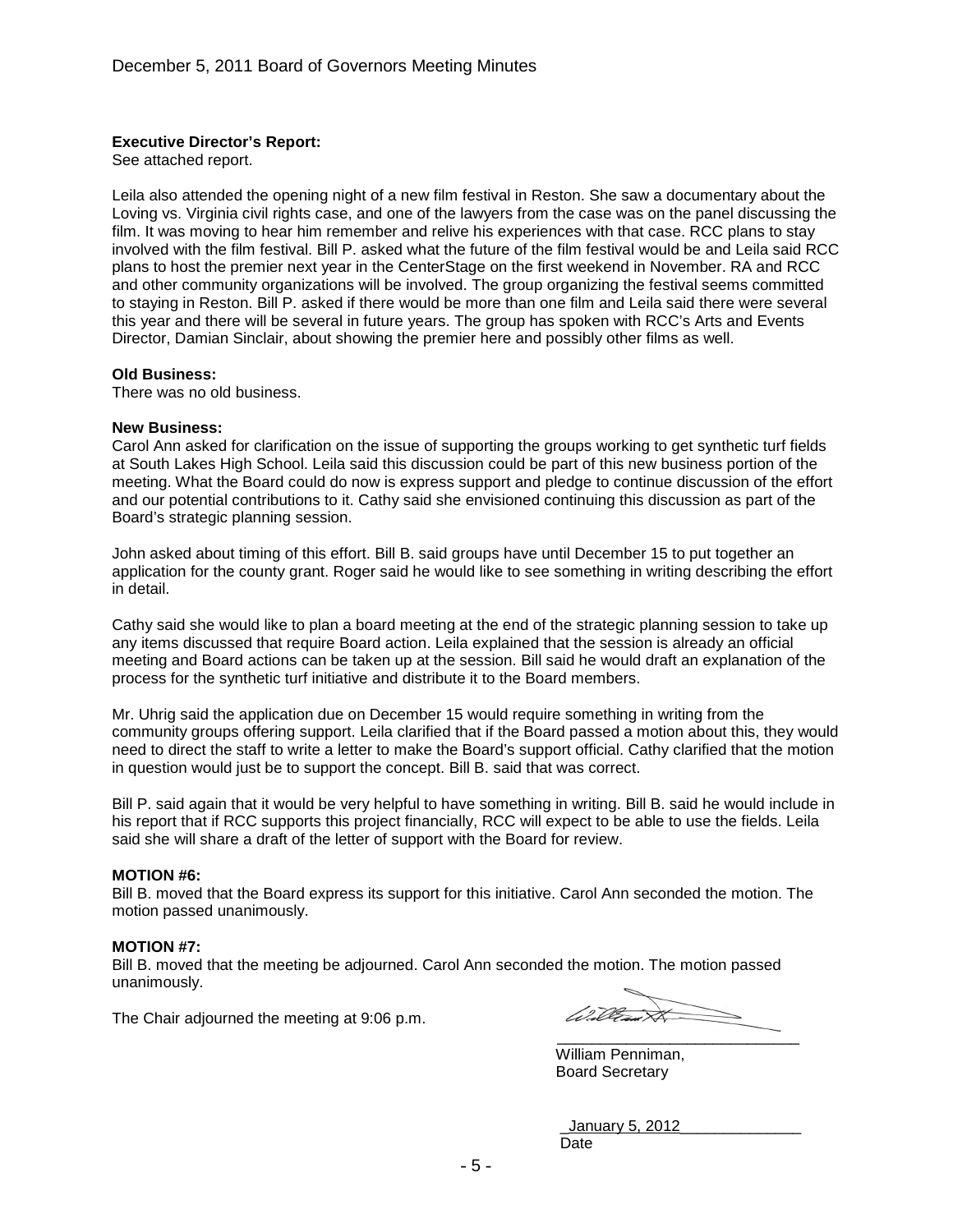# **BOARD ACTIONS TAKEN AT BOARD OF GOVERNORS MEETING ON DECEMBER 5 2011**

- **11-1205-1 Bd That the Board approve the agenda.**
- **11-1205-2 Bd That the Board approve the November 7, 2011 Board minutes.**
- **11-1205-3 Bd That the Board approve the November 7, 2011 Board actions.**
- **11-1205-4 Bd That the Board adopt all changes to the bylaws as amended.**
- **11-1205-5 Bd That the Board approve the November 14, 2011 Finance Committee Report, the November 19, 2011 Board Orientation Report, and the December 5, 2011 Long Range Planning Committee Report.**
- **11-1205-6 Bd That the Board supports the community effort to get synthetic turf athletic fields at South Lakes High School.**
- **11-1205-7 Bd That the meeting be adjourned.**

William \_\_\_\_\_\_\_\_\_\_\_\_\_\_\_\_\_\_\_\_\_\_\_\_\_\_\_\_

William Penniman, Board Secretary

\_January 5, 2012 \_\_\_\_\_\_\_\_\_\_\_\_ Date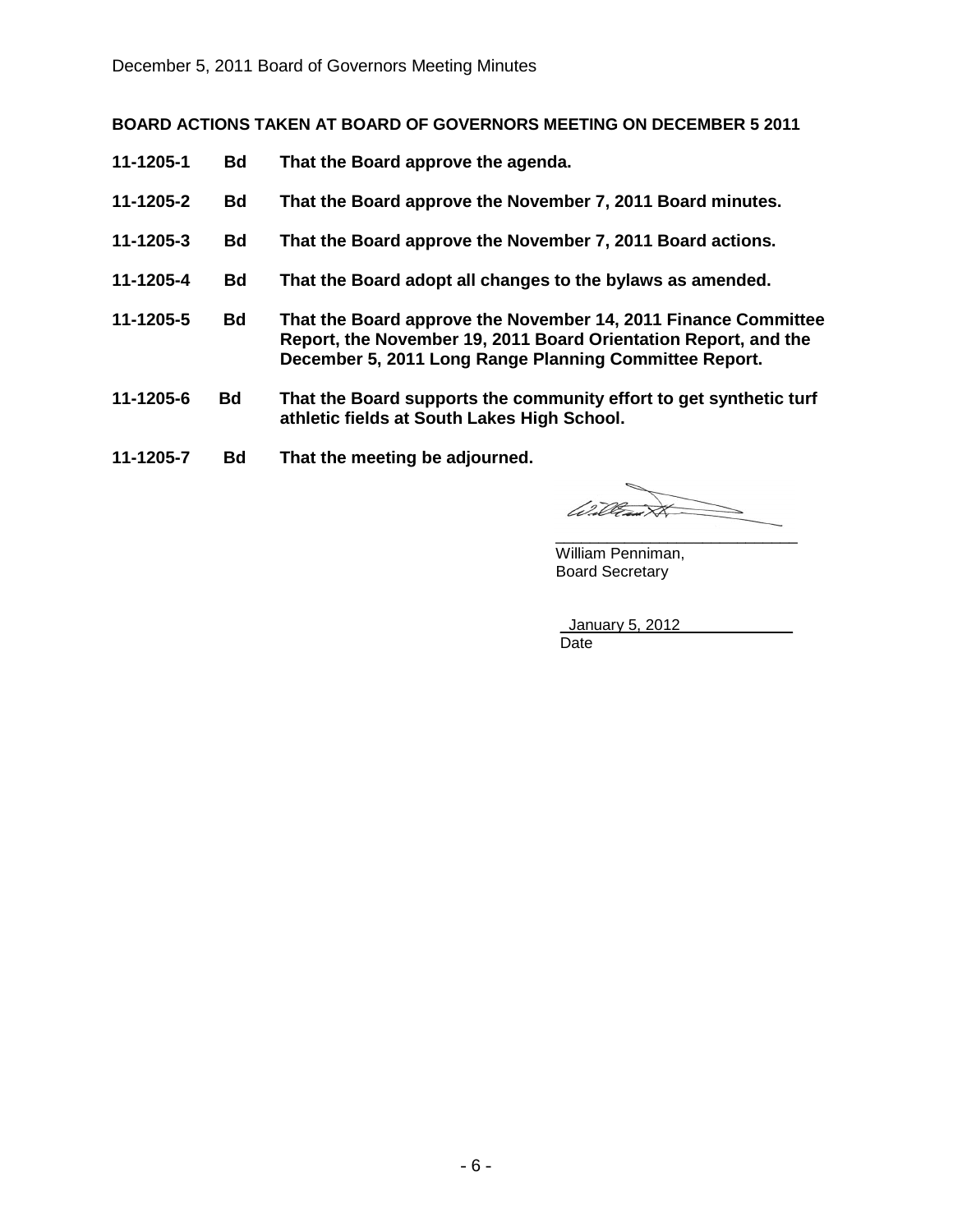

**RESTON COMMUNITY CENTER** 

## **MEMORANDUM**

**DATE:** November 16, 2011

**TO:** RCC Board of Governors

**FROM:** Cathy Vivona Chair, Finance Committee

**SUBJECT:** November 14, 2011 Finance Committee Meeting

The Finance Committee met on Monday, November 14, 2011. Present were:

- Cathy Vivona, Committee Chair
- John Gasson, Committee Vice Chair
- **Bill Bouie**

Attending from the RCC Staff:

- **EXECUTE:** Leila Gordon, Executive Director
- Renata Wojcicki, Finance Director

The Chair called the meeting to order at 6:13 p.m.

Monthly financial data and accompanying notes were handed out for committee members to review. Cathy asked Renata for an overview. Renata said that the Finance team has been busy with the change to the new FOCUS system. Cathy asked if the new system will be helpful. Renata said the transition has been tough and a number of issues are still being worked out, but she expects everything to be addressed eventually. She is very anxious to get more training and see what reports she will be able to pull in the new system, which may affect the presentation of data for future Finance Committee meetings.

## **Revenue**

Overall, RCC's financial activity is going forward as planned. John asked about the downward revision of tax revenue for FY12 to \$5.9 million. Renata said that the earlier assumption by the Fairfax County Department of Management and Budget was incorrect. Leila clarified that there has been uneven growth in the tax base between FY11 and FY12. Our budget analyst thought our tax base would go up more than it did. It stayed flat. We won't know until after new year what the FY13 numbers will look like.

John initiated a discussion of the outlook for residential and commercial small district 5 tax bases. The general outlook was described as healthy with a great capacity for future growth related to

- Carol Bradley
- Beverly Cosham, RCC Board Chair
- **Kristin Terrill, Public Information Officer**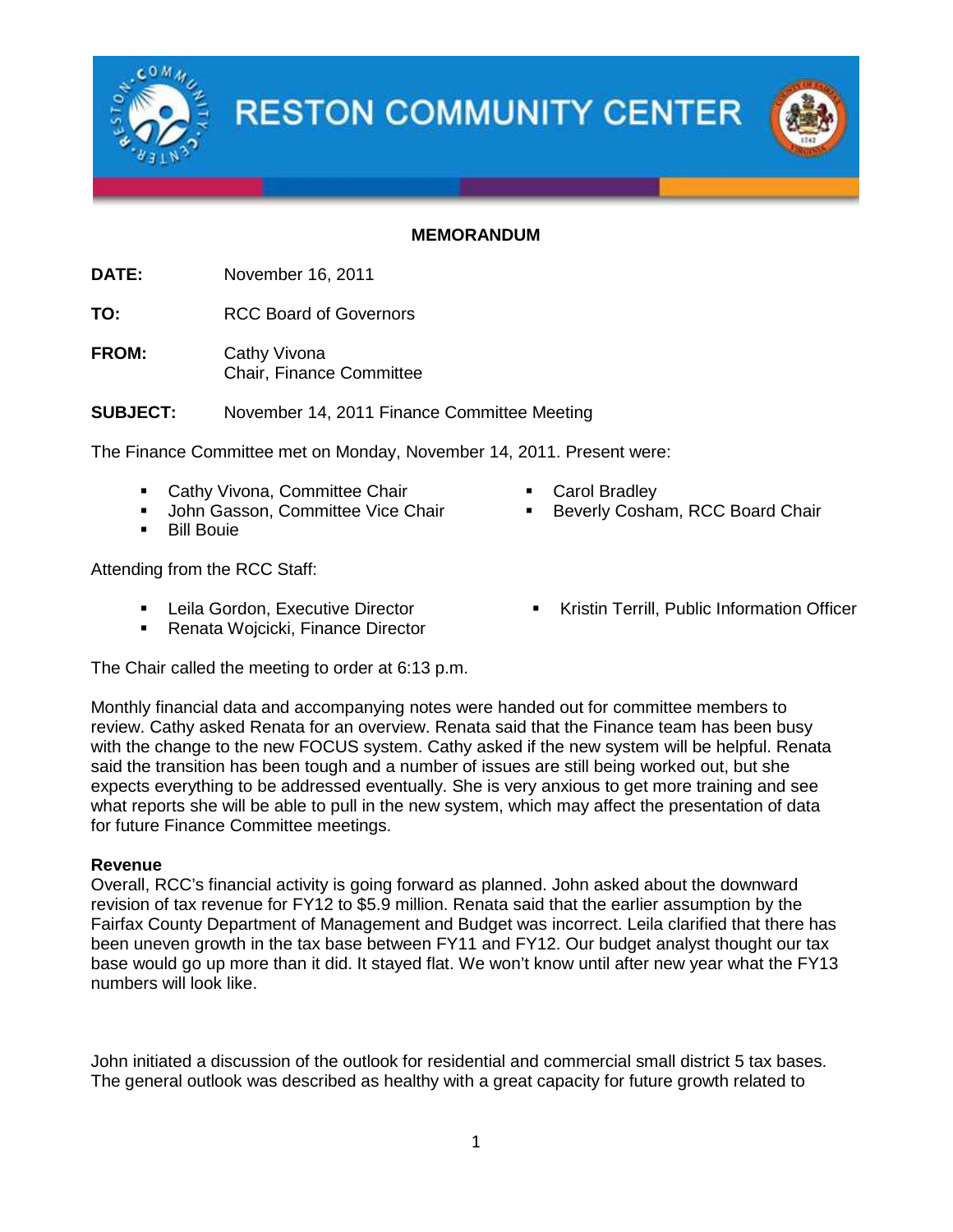development along the Silver Line areas and the potential for redevelopment related to the Village Centers and older commercial properties in Reston.

John asked if there is any expectation in the county for taxes to increase. Leila said she doesn't expect that taxes will go up and has not seen anything to that effect in the guidance that has been provided to agency heads and senior management. Guidance to general fund agencies has been to plan very conservatively for the next budget preparation cycle. Unknowns presently include the approach the state government will take to the next budget cycle and how that might impact localities. RCC is not subject to budget exercises required of the general fund agencies and our current outlook appears to be sound.

## **Personnel Expenses**

Personnel expenses are tracking to the budget. Expenses are a bit higher than benchmark costs for teens, youth, and arts education because of the summer programming labor costs which are always higher than the other program cycles. Leila said the Leisure and Learning Fitness budget line will not be accurate until the spring as it only reflects the program director and assistant position costs at present.

John asked if we expect any months in the coming year to be drastically different than normal. Leila said that some personnel costs are seasonal, as Renata noted, like those for summer programs. There is more activity from September through early November, and then it is slow again until early January. Then there is an increase in activity in January and February related to programs and also in April. Many expenses depend on the program cycle and when activities are occurring.

John asked if RCC has any positions that are not filled. Leila said the three merit positions associated with Lake Anne have been vacant since July 1, because we were waiting to fill them until after the facility re-opened with all of its upgrades. These positions include a fitness director, a customer service position that will be split into two part-time positions, and a maintenance position. John asked if any other positions are needed in other areas and Leila said no. Cathy asked why the customer service position will be split into two part-time positions and Leila explained that assistance is primarily needed in two separate blocks of time in the morning and evening, rather than one longer block during the day.

## **Operating Expenses**

Operating expenses always fluctuate. Leila said that expenses look high at the beginning of the year because we make reservations at that time and then spend down the funds during the remainder of the year.

Cathy said she thought there would not be any Board expenses because the Board did not have a dedicated staff member. Leila explained that there are still costs in the operating expenses section due to hospitality, the Preference Poll, the Strategic Planning Session, and other expenses.

John asked why it looks like 85 percent of the maintenance budget has been used already at this point in the fiscal year. Leila explained that we have encumbered 85 percent of that budget but we have not yet spent that money. It is reserved for utilities, storage, fuel, and other ongoing costs, which we will pay for during the year with the funds that are reserved.

Leila noted that nothing remarkable has occurred that was not on our radar. Operating costs will fluctuate depending on programming. November may not look typical because of the system interruption as we switched to FOCUS, but we did encourage staff to get as much purchasing done before the switch as possible.

## **Capital Projects**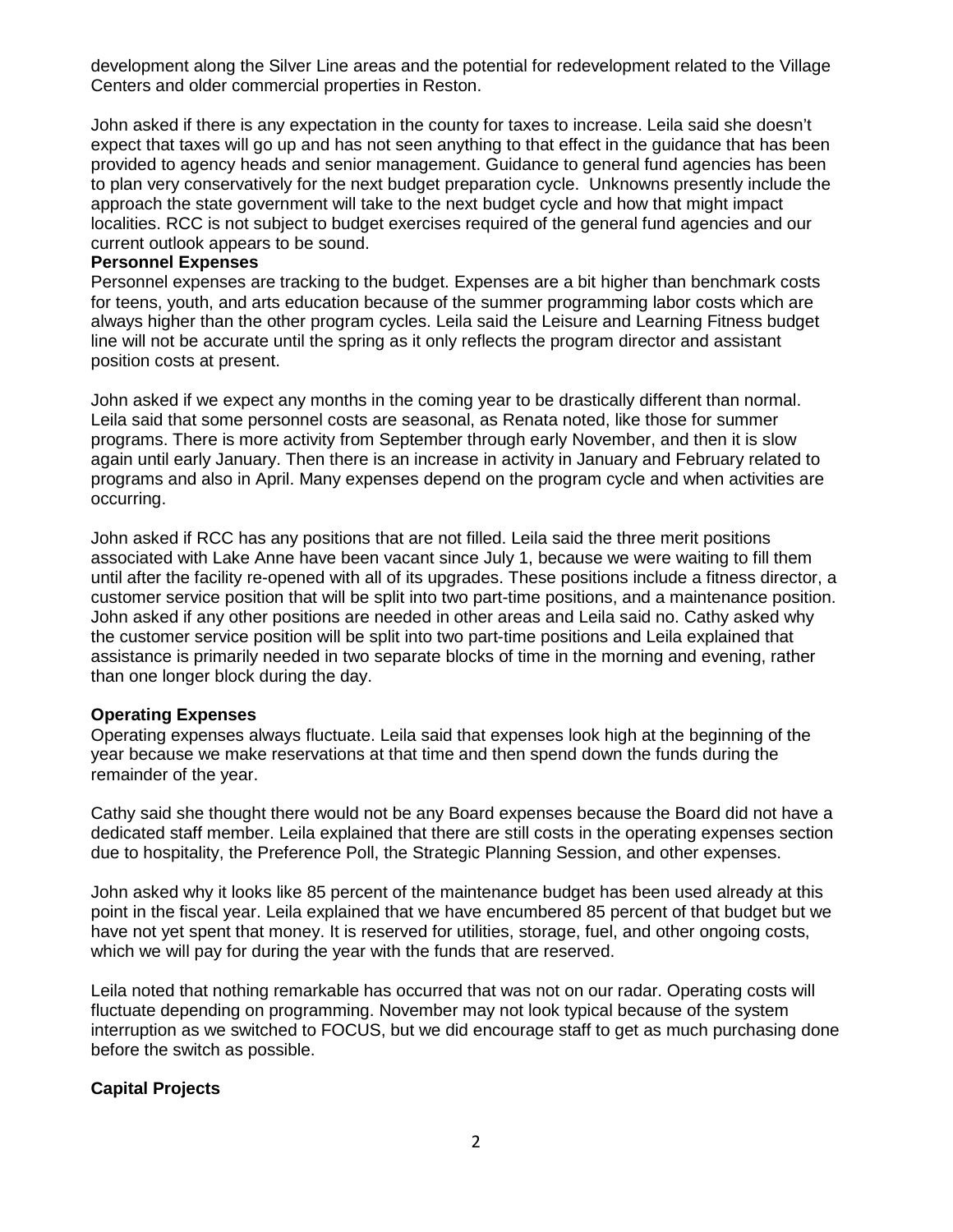We are moving quickly toward completion on the community room and the remaining items to be finished at Lake Anne. We are still working to finish project punch lists, and that may take several months. We are about 30 to 35 percent away from being completely done at Lake Anne. There are still a couple of big items in the community room that should come this week.

Beverly asked if anyone other than the bridge group had used the sound and lighting in the community room. Leila said several rental clients have used it and have had no complaints.

Cathy asked about the capacity of the community room. Leila said the rough capacity of the room set up theatre style is 325, but that assumes that there are about 20 to 30 people performing. The Reston Chorale typically sets up seating for about 200 to 220, and the orchestra typically sets up seating for about 150. Cathy clarified that these audiences are smaller than the capacity of the theatre. Leila clarified that the problem with moving these groups into the theatre is that there is no way to fit all of their performers on the stage. This has been discussed in strategic planning meetings about potential new performance space.

Beverly said she noticed that in the community room you can actually hear sound all the way back to the fireplace now. Leila said we have the largest audience in that area during the annual Reston Dr. Martin Luther King, Jr. Birthday Celebration events, and it will be interesting to see at that time how well the room functions acoustically.

John noted that by a rough calculation it looks like RCC planned to start this fiscal year with \$7.8 million, spend \$10.3 million during the year, and still have a balance of \$4.5 million at the end. Leila reminded the committee members that we had planned to spend down our reserves to more appropriate levels by expanding RCC Lake Anne and accommodating the exempt employee conversion costs. In the FY14 and FY15 budget cycles she expects that we will face decisions about our reserves when they start climbing back up.

John initiated a discussion of projected tax base growth related to completion of the Silver Line. The past history of development of this scale indicates that there is likely to be substantial tax base growth and related population increases for both residents and employees. The FY11 to FY16 strategic plan assumes growth in the tax base with attendant growth in demand.

John asked where RCC's funds are held. Leila said they are commingled with Fairfax County funds. Interest is not performing as robustly as it used to, but our money is well-managed. Fairfax County's performance in revenue and expenditures has been about the best it could be in the past four years. Leila provided some background on the RCC status as a stand-alone agency and how the County and Board of Governors managed that process to address accountability for use of small district 5 funds.

The Chair adjourned the meeting at 6:55 p.m.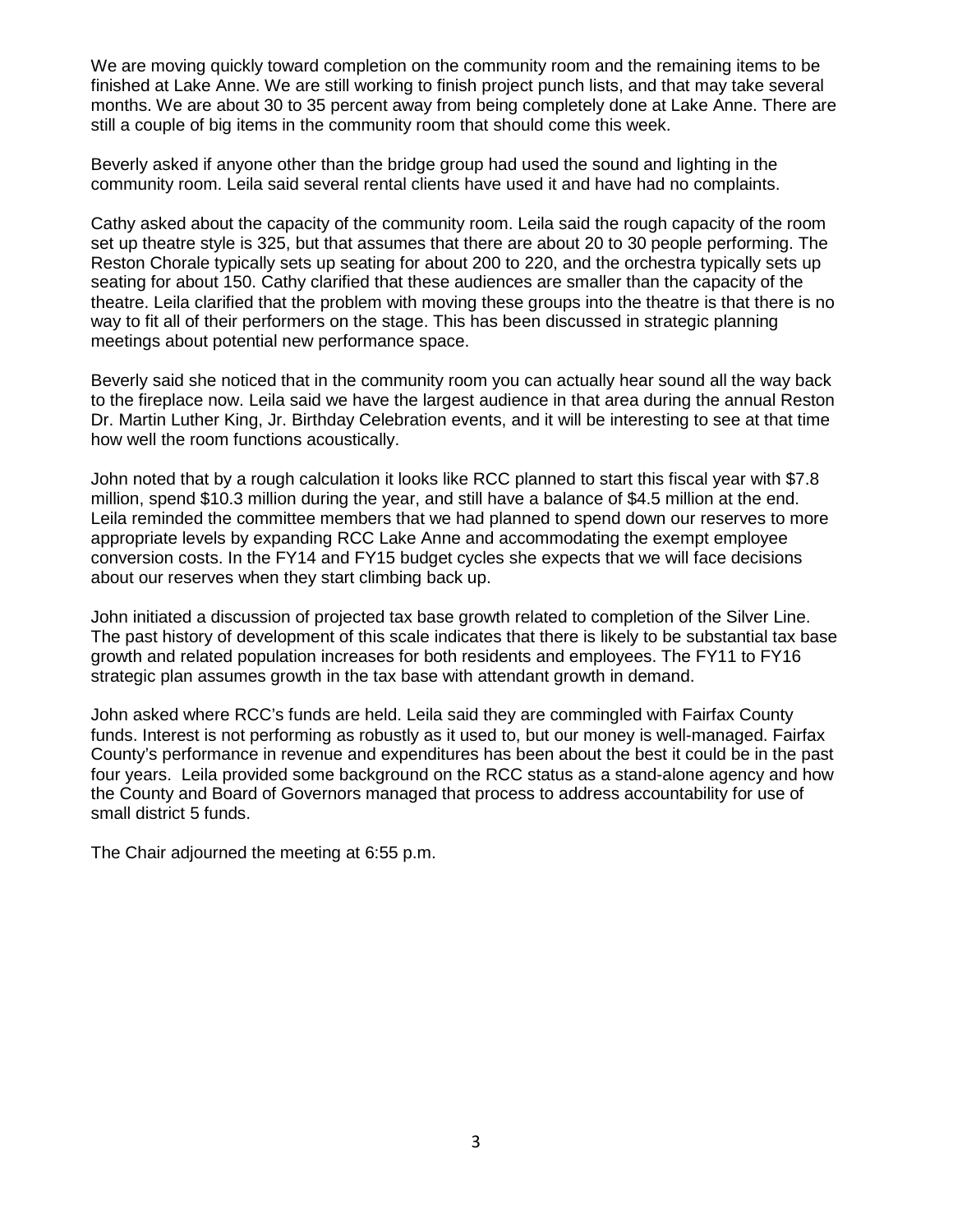| <b>Reston Community Center</b>      |               |             |            |               |                 |             |                         |              |
|-------------------------------------|---------------|-------------|------------|---------------|-----------------|-------------|-------------------------|--------------|
| <b>Budget vs Actuals Worksheet</b>  |               |             |            |               |                 |             |                         |              |
| 31-Oct-11                           |               |             |            |               |                 |             |                         |              |
| 100%/12*4mos=33.32%                 |               |             |            |               |                 |             |                         |              |
| <b>Beginning Fund Balance</b>       | \$7,835,841   |             |            |               |                 |             |                         |              |
| <b>Est. Y-End Fund Balance</b>      | \$4,485,520   |             |            |               |                 |             |                         |              |
|                                     |               |             |            |               |                 |             |                         |              |
|                                     | <b>Budget</b> |             |            |               |                 |             | <b>REMAINING</b>        | <b>YTD %</b> |
| Revenue                             | <b>FY12</b>   | <b>Sept</b> | <b>Oct</b> |               | <b>ENCUMBR.</b> | <b>YTD</b>  | <b>BALANCE</b>          | actual       |
| 1 Administration                    | \$6,106,732   | 30,649      | \$         | 37,337        |                 | \$3,116,234 | 2,990,498               | 51.03%       |
| 2 Performing Arts-Theatre Admiss.   | 49,500        | 10,085      |            | 4,125         |                 | 22,910      | 26,590                  | 46.28%       |
| 3 PA Theatre Rental                 | 22,990        |             |            |               |                 | 0           | 22,990                  | 0.00%        |
| 4 PA Cultural Activities/ Arts Org  | 0             | (6, 725)    |            | 8,049         |                 | 13,187      | (13, 187)               | 0.00%        |
| 5 Aquatics Classes/drop-in          | 246,000       | 10,060      |            | 11,492        |                 | 82,428      | 163,573                 | 33.51%       |
| 6 Aquatic Rental                    | 19,000        |             |            |               |                 | 1,950       | 17,050                  | 10.26%       |
| 7 L&L Fitness                       | 8,928         |             |            |               |                 | 0           | 8,928                   | 0.00%        |
| 8 L&L Teens                         | 91,186        | 1,598       |            | 841           |                 | 45,622      | 45,564                  | 50.03%       |
| 9 L&L Senior                        | 67,047        | 2,128       |            | 728           |                 | 29,276      | 37,771                  | 43.67%       |
| 10 L&L Youth                        | 99,018        | 650         |            | 875           |                 | 84,766      | 14,252                  | 85.61%       |
| 11 L&L Adult                        | 107,821       | 6,308       |            | 2,722         |                 | 53,432      | 54,389                  | 49.56%       |
| 12 Community Events                 | 2,500         |             |            |               |                 | 0           | 2,500                   | 0.00%        |
| 13 Arts Education                   | 110,216       | 2,421       |            | 941           |                 | 73,092      | 37,124                  | 66.32%       |
| Total RCC Revenue \$ 6,930,938   \$ |               | $57,172$ \$ |            | $67,110$ \ \$ |                 | \$3,522,896 | 3,408,042<br>$\sqrt{3}$ | 50.83%       |

L&L - Leisure & Learning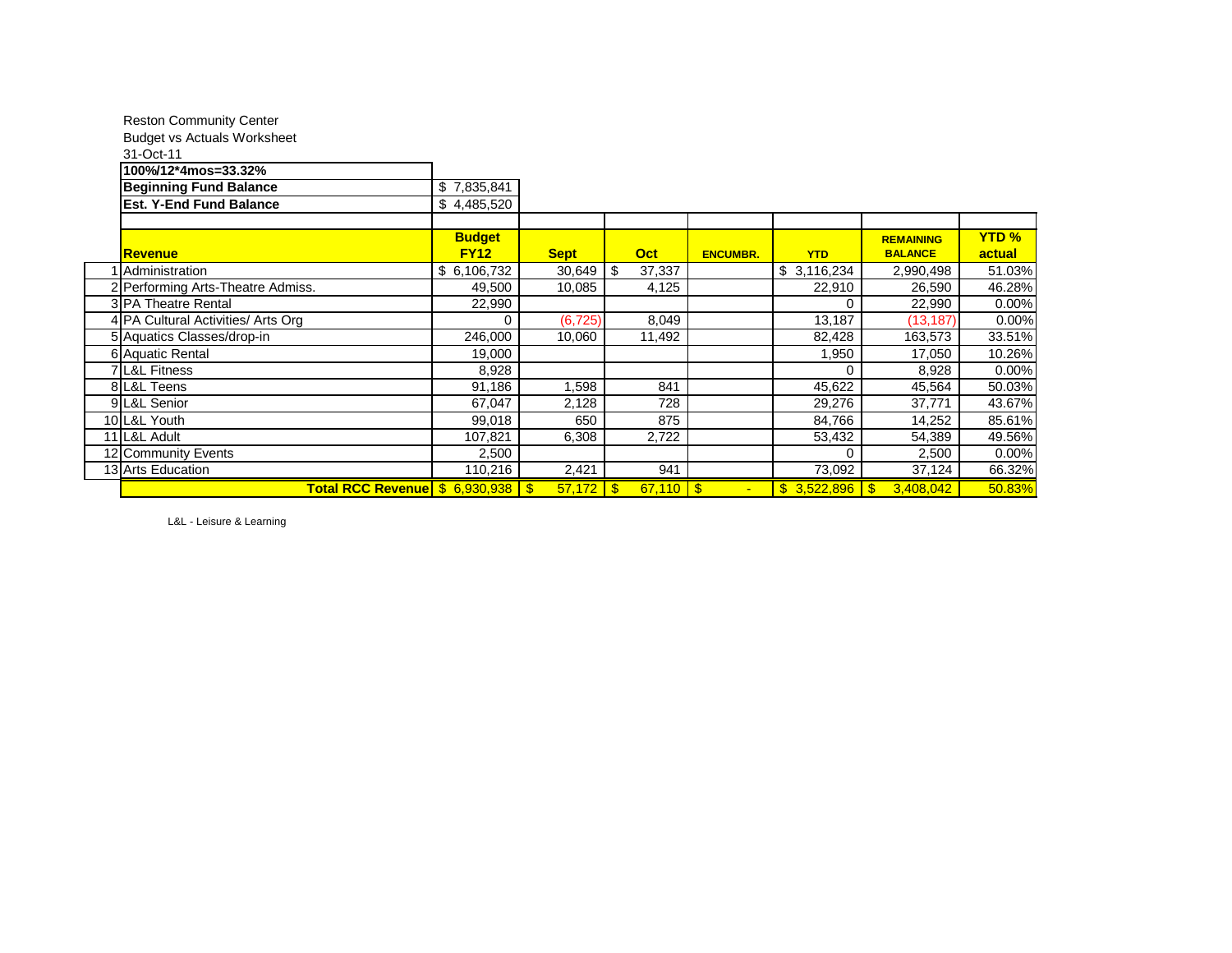| <b>Reston Community Center</b>     |             |
|------------------------------------|-------------|
| <b>Budget vs Actuals Worksheet</b> |             |
| 31-Oct-11                          |             |
| 100%/12*4mos=33.32%                |             |
| <b>Beginning Fund Balance</b>      | \$7,835,841 |
| Est. Y-End Fund Balance            | \$4,485,520 |

|                                             | <b>Budget</b> |             |        |                 |                              | <b>REMAINING</b> | % Budget        |
|---------------------------------------------|---------------|-------------|--------|-----------------|------------------------------|------------------|-----------------|
| <b>Personnel Expenses</b>                   | <b>FY12</b>   | <b>Sept</b> | Oct    | <b>ENCUMBR.</b> | <b>YTD</b>                   | <b>BALANCE</b>   | <b>Used Ytd</b> |
| Administration                              | 669,838       | 21,540      | 32,701 |                 | 84,340                       | 585,498          | 12.59%          |
| 2 Board OG                                  |               |             |        |                 |                              |                  | 0.00%           |
| 3 Booking                                   | 179,437       | 12,423      | 17,691 |                 | 48,618                       | 130,819          | 27.09%          |
| 4 Comptroller                               | 337,629       | 24,308      | 37,039 |                 | 97,986                       | 239,643          | 29.02%          |
| 5 Customer Service                          | 450,935       | 28,294      | 45,141 |                 | 116,874                      | 334,061          | 25.92%          |
| 6 Facility Engineer                         | 97,408        | 7,687       | 11,508 |                 | 29,903                       | 67,505           | 30.70%          |
| 7 Maintenance                               | 409,400       | 26,181      | 40,197 |                 | 106,081                      | 303,319          | 25.91%          |
| 8IT                                         | 106,645       | 7,803       | 11,860 |                 | 31,702                       | 74,943           | 29.73%          |
| 9 Media                                     | 307,257       | 20,819      | 35,450 |                 | 78,724                       | 228,533          | 25.62%          |
| 10 Performing Arts                          | 486,574       | 31,294      | 53,429 |                 | 135,226                      | 351,349          | 27.79%          |
| 11 Aquatics                                 | 641,189       | 38,388      | 75,967 |                 | 189,523                      | 451,666          | 29.56%          |
| 12 Leisure & Learning (L&L) Programs Admin  | 198,509       | 14,966      | 23,051 |                 | 66,121                       | 132,388          | 33.31%          |
| 13 L&L Fitness                              | 87,986        |             |        |                 |                              | 87,986           | 0.00%           |
| 14 L&L Teens                                | 123,876       | 5,593       | 7,870  |                 | 40,232                       | 83,644           | 32.48%          |
| 15 L&L Senior                               | 119,174       | 1,462       | 11,229 |                 | 18,907                       | 100,267          | 15.87%          |
| 16 L&L Youth                                | 191,049       | 20,367      | 14,890 |                 | 92,623                       | 98,426           | 48.48%          |
| 17 L&L Adult                                | 165,197       | 9,931       | 29,759 |                 | 68,321                       | 96,876           | 41.36%          |
| 18 Community Events                         | 107,279       | 7,905       | 14,061 |                 | 34,997                       | 72,282           | 32.62%          |
| 19 Arts Education                           | 271,256       | 16,031      | 24,646 |                 | 140,489                      | 130,767          | 51.79%          |
| Total Personnel Expenses  \$ 4,950,638   \$ |               | 294,993     | \$     |                 | $1,380,665$ \$<br>$\sqrt{3}$ | 3,569,973        | 27.89%          |

Fitness Director costs included in Adult CC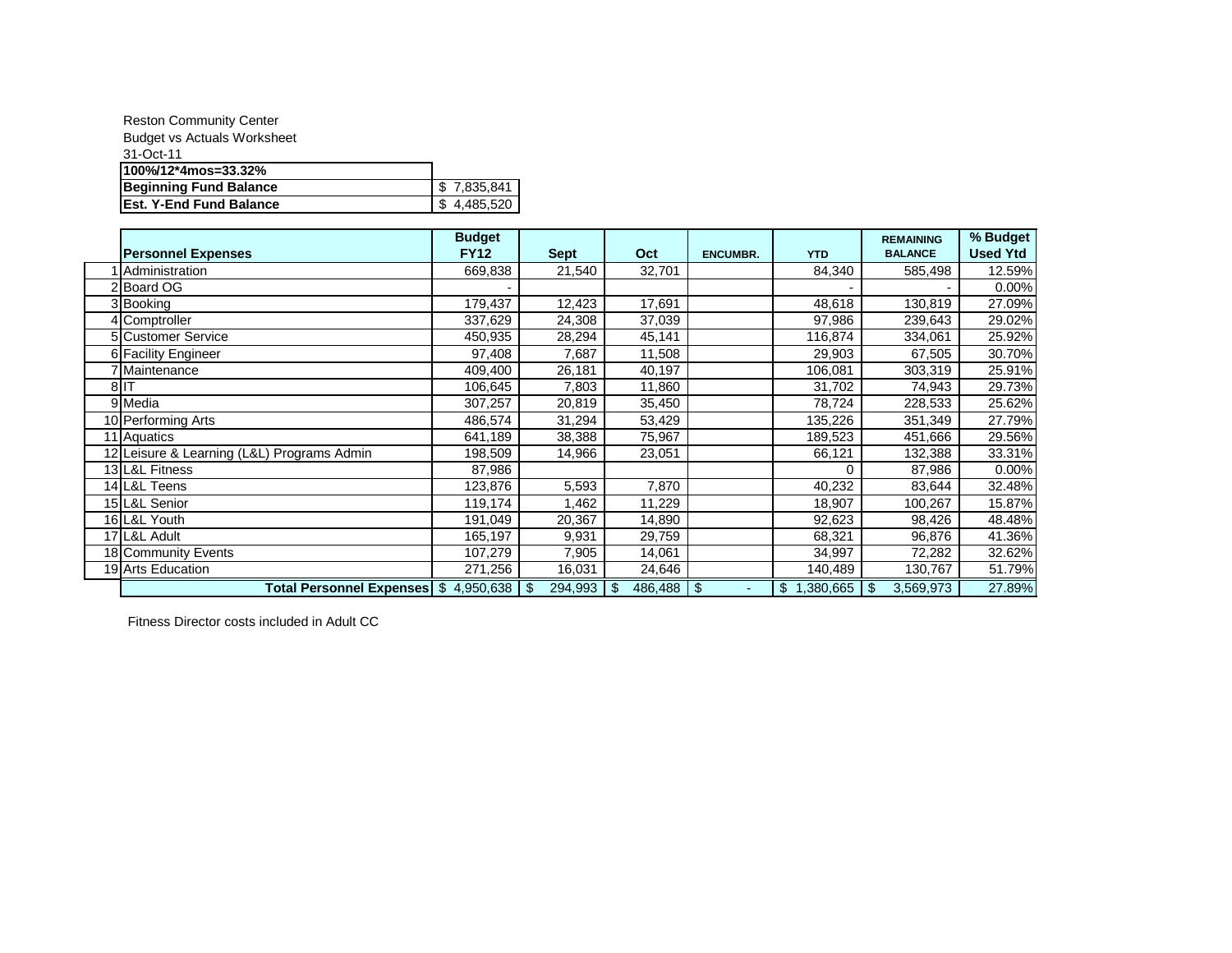| <b>Reston Community Center</b>     |             |
|------------------------------------|-------------|
| <b>Budget vs Actuals Worksheet</b> |             |
| 31-Oct-11                          |             |
| 100%/12*4mos=33.32%                |             |
| <b>Beginning Fund Balance</b>      | \$7.835.841 |
| <b>Est. Y-End Fund Balance</b>     | 4,485,520   |

|                                            | <b>Budget</b> |                |               |                           |                             | <b>REMAINING</b> | % Budget        |
|--------------------------------------------|---------------|----------------|---------------|---------------------------|-----------------------------|------------------|-----------------|
| <b>Operational Expenses</b>                | <b>FY12</b>   | <b>Sept</b>    | Oct           | <b>ENCUMBR.</b>           | <b>YTD</b>                  | <b>BALANCE</b>   | <b>Used Ytd</b> |
| Administration                             | 256,304       | 22,417         | 5,029         | 18,324                    | 65,570                      | 190,734          | 25.58%          |
| 2Board                                     | 59,000        | 9,814          | 17,111        | 500                       | 28,540                      | 30,460           | 48.37%          |
| 3 Booking                                  | 118,794       | 3,672          | 3,957         | 60,510                    | 72,025                      | 46,769           | 60.63%          |
| 4 Comptroller/Customer Service             | 538,926       | 22,481         | 39,546        | 14,697                    | 345,857                     | 193,069          | 64.18%          |
| 5 Facility Engineer                        | 191,945       | 9,853          | 11,865        | 14,915                    | 41,943                      | 150,002          | 21.85%          |
| 6 Maintenance                              | 301,274       | 40,043         | 20,240        | 162,364                   | 256,658                     | 44,616           | 85.19%          |
| 7 IT                                       | 144,303       | 33             | 22,633        |                           | 25,764                      | 118,539          | 17.85%          |
| 8 Media                                    | 445,532       | 11,862         | 37,492        | 540                       | 118,509                     | 327,023          | 26.60%          |
| 9 Community Partnerships                   | 135,000       |                | 1,742         | 40,000                    | 82,135                      | 52,865           | 60.84%          |
| 10 Performing Arts                         | 350,009       | 13,999         | 58,777        | 23,055                    | 133,928                     | 216,081          | 38.26%          |
| 11 Aquatics                                | 94,015        | 8,693          | 6,588         | 12,084                    | 38,207                      | 55,808           | 40.64%          |
| 12 Leisure & Learning (L&L) Programs Admin | 6,850         | 623            | 370           | 0                         | 1,843                       | 5,007            | 26.90%          |
| 13 L&L Fitness                             |               |                |               |                           |                             |                  | 0.00%           |
| 14 L&L Teens                               | 133,250       | 20,148         | 2,996         | 22,350                    | 81,250                      | 52,000           | 60.98%          |
| 15 L&L Senior                              | 89,688        | 5,537          | 8,524         | 8,310                     | 31,195                      | 58,493           | 34.78%          |
| 16 L&L Youth                               | 137,330       | 17,714         | 4,063         | 13,360                    | 64,664                      | 72,666           | 47.09%          |
| 17 L&L Adult                               | 105,724       | 2,044          | 2,526         | 9,350                     | 22,820                      | 82,904           | 21.58%          |
| 18 Community Events                        | 167,690       | 14,524         | 10,965        | 350                       | 64,559                      | 103,131          | 38.50%          |
| 19 Arts Education                          | 75,794        | 4,544          | l,985         | 7,148                     | 21,426                      | 54,368           | 28.27%          |
| Total Operational Expenses \$ 3,351,428    |               | 208,000<br>-\$ | 256,411<br>\$ | 407,857<br>$\mathfrak{S}$ | 1,496,894<br>$\mathfrak{S}$ | 1,854,534<br>\$. | 44.66%          |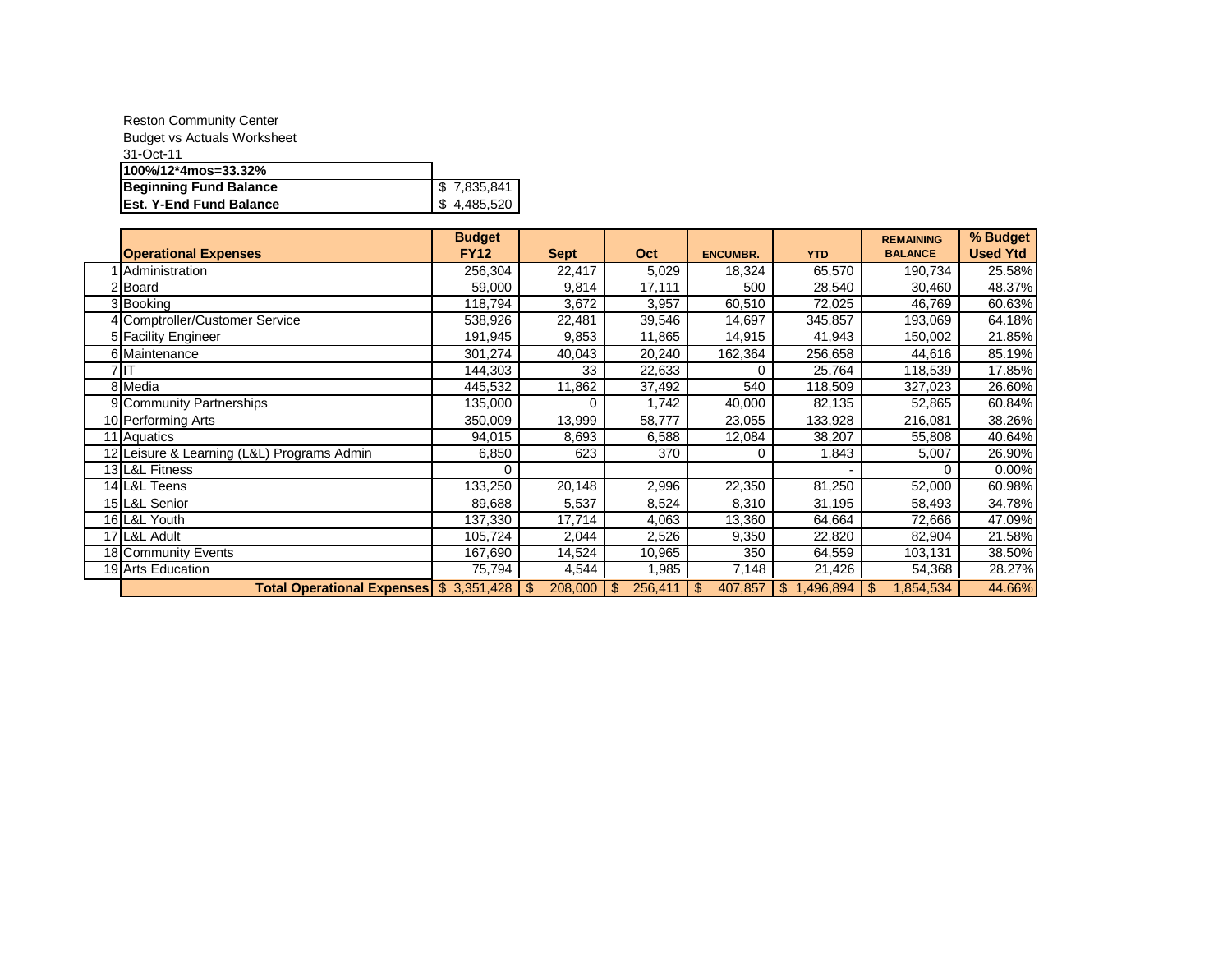| <b>Reston Community Center</b>     |             |  |  |  |  |
|------------------------------------|-------------|--|--|--|--|
| <b>Budget vs Actuals Worksheet</b> |             |  |  |  |  |
| 31-Oct-11                          |             |  |  |  |  |
| 100%/12*4mos=33.32%                |             |  |  |  |  |
| <b>Beginning Fund Balance</b>      | \$7,835,841 |  |  |  |  |
| <b>IEst. Y-End Fund Balance</b>    | 4,485,520   |  |  |  |  |

|                                                              | <b>Budget</b> |             |     |         |                 |                           | <b>REMAINING</b> | % Budget        |
|--------------------------------------------------------------|---------------|-------------|-----|---------|-----------------|---------------------------|------------------|-----------------|
| <b>Capital Proj. Expenses/ Capital Equipment</b>             | <b>FY12</b>   | <b>Sept</b> |     | Oct     | <b>ENCUMBR.</b> | <b>YTD</b>                | <b>BALANCE</b>   | <b>Used Ytd</b> |
| 1 RCC Improvements 003716                                    | 494,064       | 2,471       | \$. | 123,179 | 36,158<br>1 S   | 193,027                   | 301,037          | 39.07%          |
| 2 Facility Enhancement LA 003717.11                          | 765,087       | 813         |     |         | 294,466         | 396,887                   | 368,200          | 51.87%          |
| 3 Comm. Room HW Enhcmnts. 003717.12/3718.12                  | 634,810       | 2,820       |     | 240.522 | 262,137         | 507.257                   | 127,552          | 79.91%          |
| 4 HW White Roof 003717.13/3719                               | 98,000        |             |     |         |                 |                           | 98,000           | 0.00%           |
|                                                              |               |             |     |         |                 |                           |                  | 0.00%           |
|                                                              |               |             |     |         |                 |                           |                  | 0.00%           |
|                                                              |               |             |     |         |                 |                           |                  | 0.00%           |
|                                                              |               |             |     |         |                 |                           |                  |                 |
| Total Capital Expenses $\frac{1}{3}$ 1,991,960 $\frac{1}{3}$ |               |             |     | 363,701 | $\sqrt{3}$      | $592,762$ \$ 1,097,171 \$ | 894,789          | 55.08%          |
|                                                              |               |             |     |         |                 |                           |                  |                 |

Total RCC Expenditures | \$10,294,026 | \$ 509,097 | \$1,106,600 | \$1,000,619 | \$3,974,730 | \$6,319,296 | 38.61%

003716 include: ADA Door Enhancements Center Stage Floor HW Loading Dock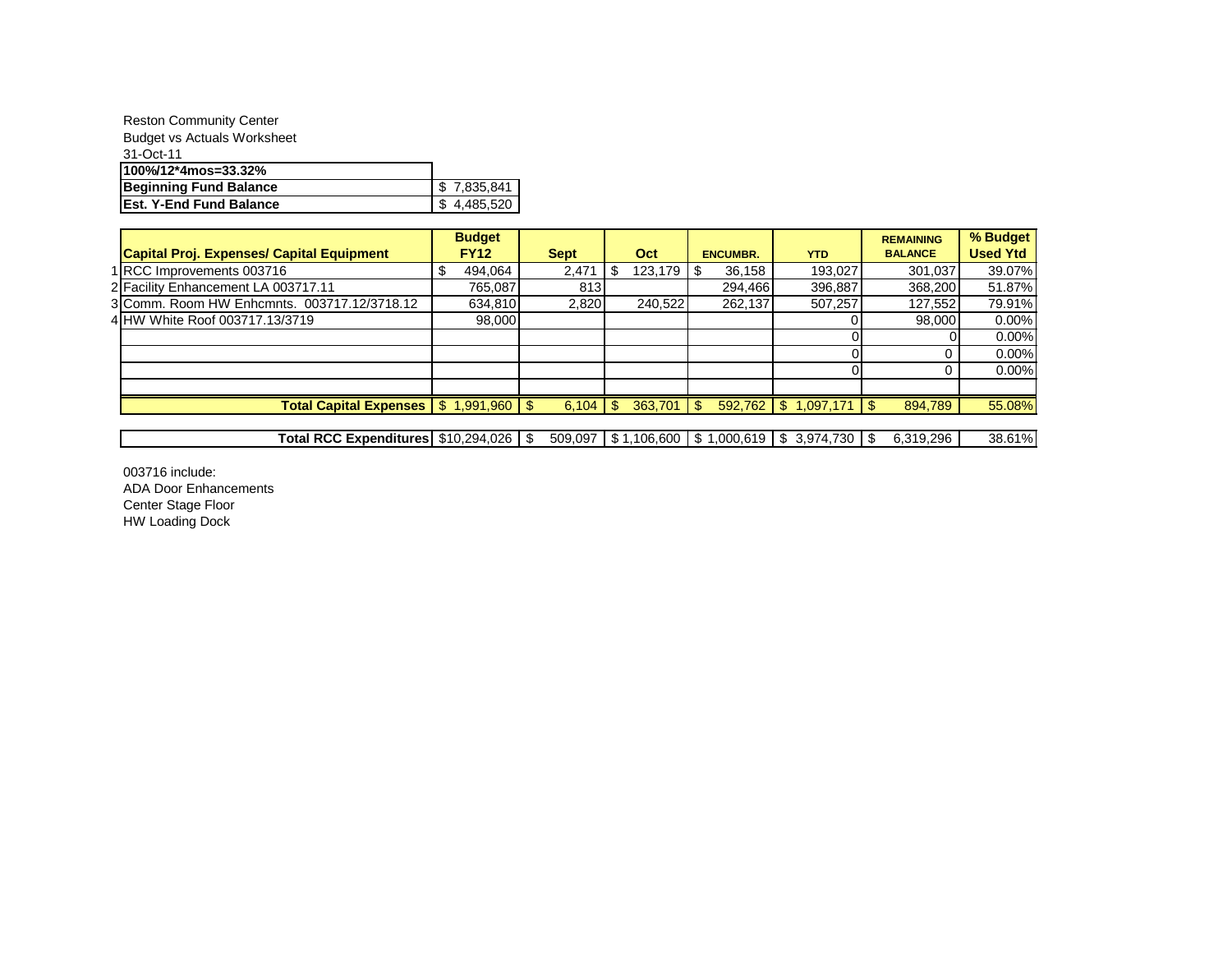#### **Revenue**

**General Note:** Registration for Fall 2011 activities started on August 1st.

- 1. **Administration:** The Administration revenue budget shows combined tax, interest and facility rental revenues. The estimated revenue from taxes was revised downward for FY12 to \$5.9M with the BOS FY11 Carryover approval in September; revenue is tracking to the lowered estimate. Facility rental revenue includes T-Mobile antenna and room rental revenue. We have collected 83.9% of estimated Facility Rental revenue (which also includes 8K year-to-date collected T-Mobile antenna revenue) and 26.7% of the projected interest revenue. The interest revenue projection was revised down to \$47.7K with BOS FY11 Carryover approval in September.
- 2. **Performing Arts:** Revenue collection is very uneven depending on scheduled shows and their related box office revenue.
- 3. **Performing Arts Theatre Rental:** No revenue recorded to date. Theatre rental payments are typically made at the end of the fiscal year; revenue targets in future years will be adjusted for new rates, policies, and activity levels.
- 4. **Performing Arts Cultural Activities/Arts Organizations:** The community arts box office receipts and payments clearing line.
- 5. **Aquatics Classes/drop-in:** Year-to-date revenue is for summer and fall program registration.
- 6. **Aquatics Rental:** Year-to-date revenue represents a natatorium rental fee.
- 7. **L&L Fitness:** Revenue tracked for FY12 in Adult Department until 3rd Quarter Review.
- 8. **L&L Teens:** Year-to-date amount includes summer and fall program registration revenue.
- 9. **L&L Seniors:** Year-to-date amount includes summer and fall program registration revenue.
- 10. **L&L Youth:** Year-to-date amount includes summer and fall program registration revenue.
- 11. **L&L Adults:** Year-to-date amount includes summer and fall program registration revenue.
- 12. **Community Events:** No revenue collection to date.
- 13. **Arts Education:** Year-to-date amount includes summer and fall program registration revenue.

L&L - Leisure & Learning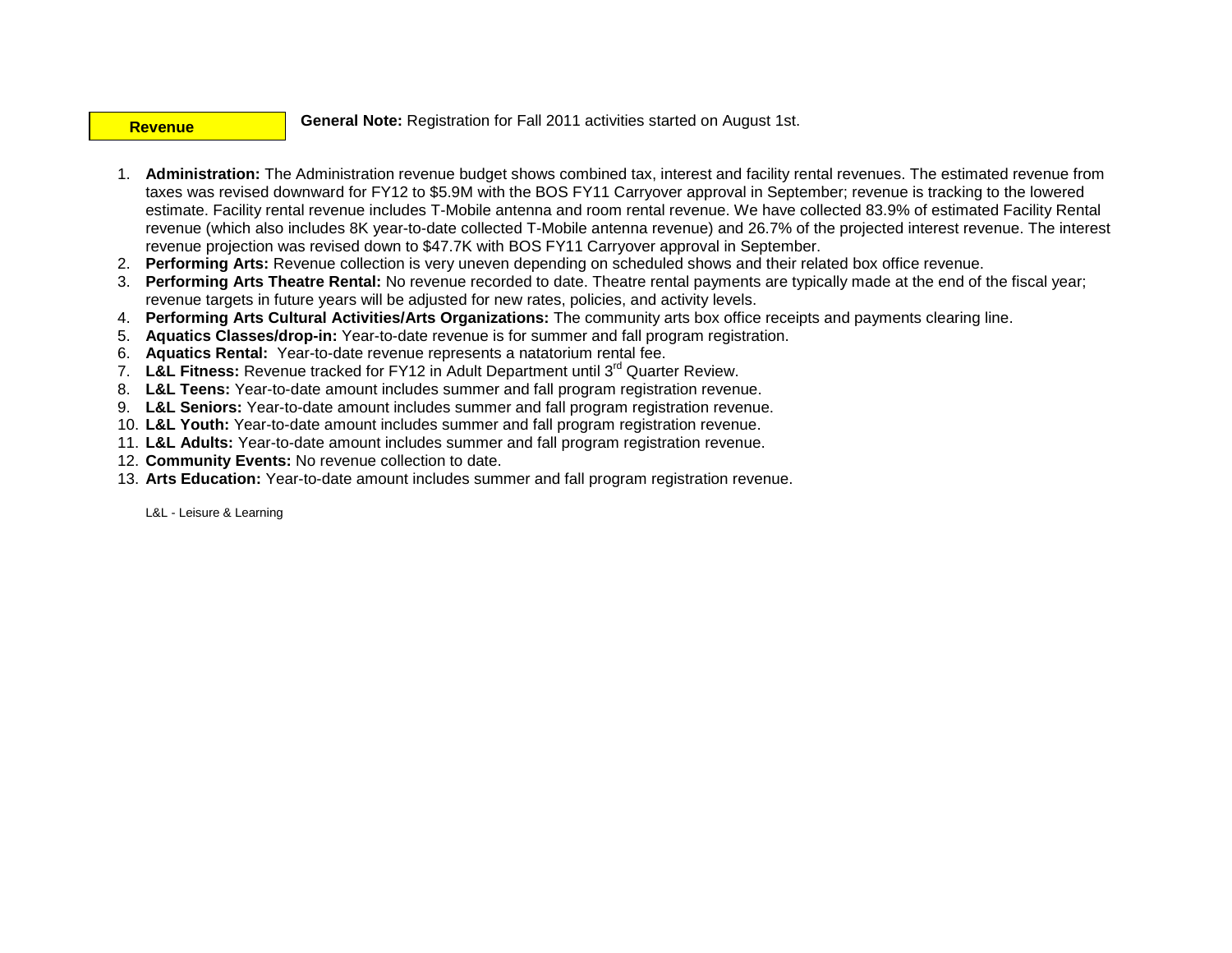## **Personnel Expenses:**

**General Note:** Personnel budget reallocation has been processed for October 2011 after BOS approval of FY11 Carryover which provided additional funding for the 9 new merit positions as well as new programs and capital projects (Community Room and ADA DOJ Settlement) requested for FY12.

- 1. **Administration:** Administration's allocated budget is typically under-spent; funding provides for OPEB costs and contingencies such as increases in fringe benefit costs.
- 3. **Booking:** Personnel costs are at the expected level and include costs of 1 additional merit status position (conversion).
- 4. **Comptroller:** Personnel costs are at the expected level.
- 5. **Customer Service:** Personnel costs are at the expected level and include costs of 3 additional merit status positions (conversion).
- 6. **Facility Engineer:** Personnel costs are at expected level.
- 7. **Maintenance**: Personnel costs are at expected level and include costs of 1 additional merit status position (conversion).
- 8. **Information Technology**: Personnel costs are at expected levels.
- 9. **Media**: Personnel costs are at expected levels and include costs of 1 additional merit status position (conversion).
- 10. **Performing Arts:** Personnel costs are at expected levels and include costs of 1 additional converted to merit status position. This position is shared with the Aquatics department.
- 11. **Aquatics**: Personnel costs are at expected levels.
- 12. **Leisure and Learning Administration**: Personnel costs are at expected levels and include costs of 2 additional merit status positions (one of which is shared with the Arts Education Dept.; positions from conversion process) Additional funding reallocation was completed for October 2011.
- 13. **L&L Fitness:** Budget reallocation completed for October 2011. Fitness Director's position remains vacant. Instructors' labor costs are temporarily tracked within Adult Cost Center.
- 14. **L&L Teens**: Personnel costs are higher than the benchmark and include summer camp labor costs which occurred in July/August 2011.
- 15. **L&L Senior**: Personnel costs are at a lower than normal level due to the position vacancy of the Senior Program Director.
- 16. **L&L Youth:** Personnel costs are higher than the benchmark and include Camp Goodtimes labor costs which occurred in July/August 2011.
- 17. **L&L Adult/Fitness:** Personnel expenditures are at expected levels.
- 18. **Community Events:** Personnel expenditures are at expected levels.
- 19. **Arts Education**: Personnel expenditures are higher than the benchmark and include LARK/YAT summer labor costs which occurred in July/August 2011.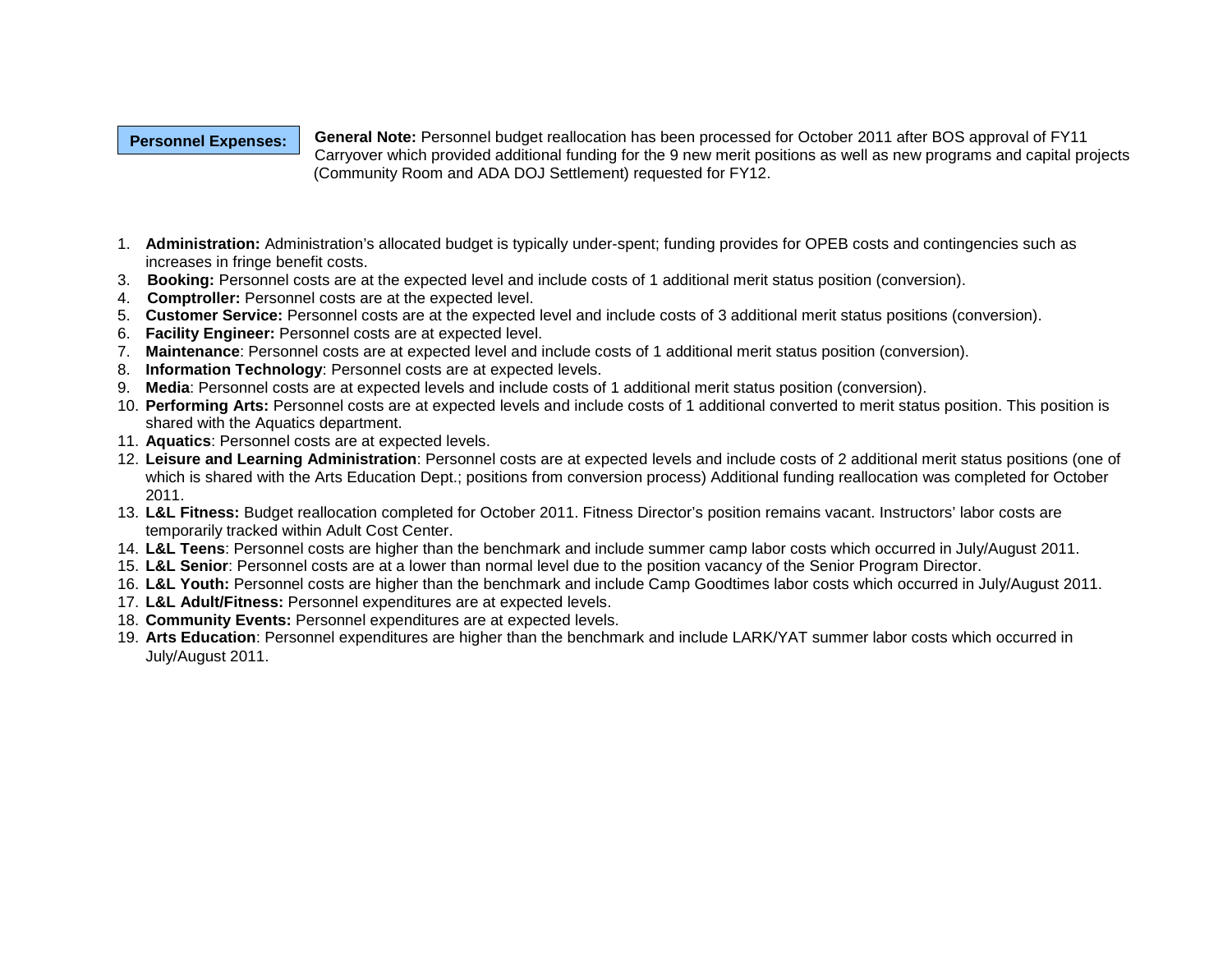#### **Operating Expenses:**

#### **General Note: Reservations at the beginning of the year are higher; funds are spent down from them.**

- 1. **Administration:** Current month expenses include professional service payments and fixtures costs. Reservations are for SWSG consulting services, conference registrations, and conference-related travel costs.
- 2. **Board:** Current month expense is for hospitality and Preference Poll printing and postage costs. Reservation is for Preference Poll League of Women Voters.
- 3. **Booking:** Current month expenses are for supply costs and storage facility rent. Reservations are for piano tuning, storage facility rent, and security.
- 4. **Comptroller:** Current month expenditures include bank fees, office supplies, and utilities costs. Reservations are for utilities costs.
- 5. **Facility Engineering:** Current month expenses include repair and maintenance costs. Reservation is for repair and maintenance.
- 6. **Maintenance:** Current month expenditures include custodial services, supplies, and repair and maintenance costs. Reservations are for custodial services, fuel costs, and repair and maintenance.
- 7. **IT:** Current month expense is for cellular phone bill, DIT telecommunication charges for the remaining part of the year, and computer purchasing.
- 8. **Media:** Current month expenses include supplies, advertising and printing costs. Reservation is for printing.
- 9. **Community Partnerships:** Current month expenses are for speaker fee and program supplies (Sustainable Reston). Reservations are for IPAR (public art projects) and RHT (community history celebrations/exhibit events, speaker series, Founders Day 2012, artist showcases.)
- 10. **Performing Arts:** Current month expenses include contractor advance payments, repair and maintenance, communication equipment, and miscellaneous operating costs. Reservations are for contractor advance payments, and repair and maintenance.
- 11. **Aquatics:** Current month expenditures are for pool supplies and repair and maintenance. Reservations are for pool supplies, recreational equipment, and repair and maintenance.
- 12. **Leisure and Learning Administration:** Current month expense is for conference travel.
- 13. **L&L Fitness:** Operating Program costs currently are tracked in Adult cost center. Will reallocate at Third Quarter.
- 14. **L&L Teens:** Current month expenditures include program instruction, supply, and recreational activities' costs. Reservations are for program instruction and transportation costs.
- 15. **L&L Senior:** Current month expenditures include contractor pay, transportation, recreational activities and program supply costs. Reservations are for program instruction and transportation.
- 16. **L&L Youth:** Current month expenditures are for program instruction, program supplies, and conference travel costs. Reservations are for program instruction and transportation costs.
- 17. **L&L Adult/Fitness:** Current month expenditures include program instruction, recreational activities, program supplies costs, and conference attendance travel costs. Reservations are for program instruction and transportation.
- 18. **Community Events:** Current month expenditures are for program contractor and supply costs and equipment rental for MCF. Reservation is for contractor costs.
- 19. **Arts Ed:** Current month expenditures are for program related supply costs, and equipment repair and maintenance. Reservation is for program instruction contract costs.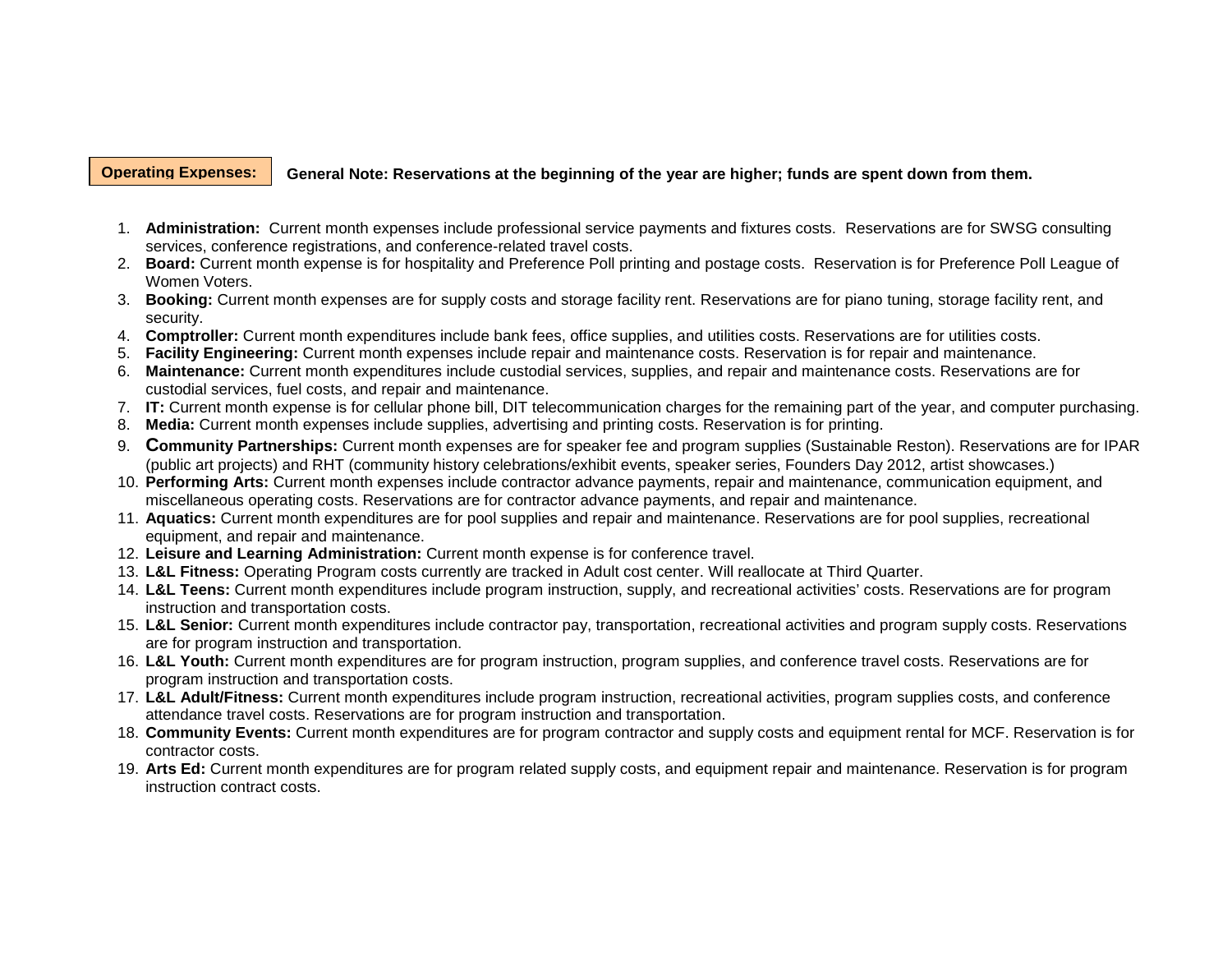**Capital Project Expense**

All capital projects except the White Roof and Stage Floor projects which did not start yet have been completed or are at the last stages.

- 1. **RCC Improvements / 003716:** Includes ADA Door, CenterStage Floor, and HW Loading Dock projects.
- 2. **Facility Enhancement Lake Anne / 003717.11:** Includes Art Studio, LA Expansion, LA Hallway Acoustics projects. Current month expenditures are for SWSG services. Reservations are for SWSG service and SG Construction Services Inc.
- 3. **Community Room Hunters Woods Enhancements / 003717.12/3718.12:** Current month expenditures are for SWSG service. Reservations are for SWSG service and SG Construction Services Inc.
- 4. **HW White Roof 003717.13/3719**: Deferred.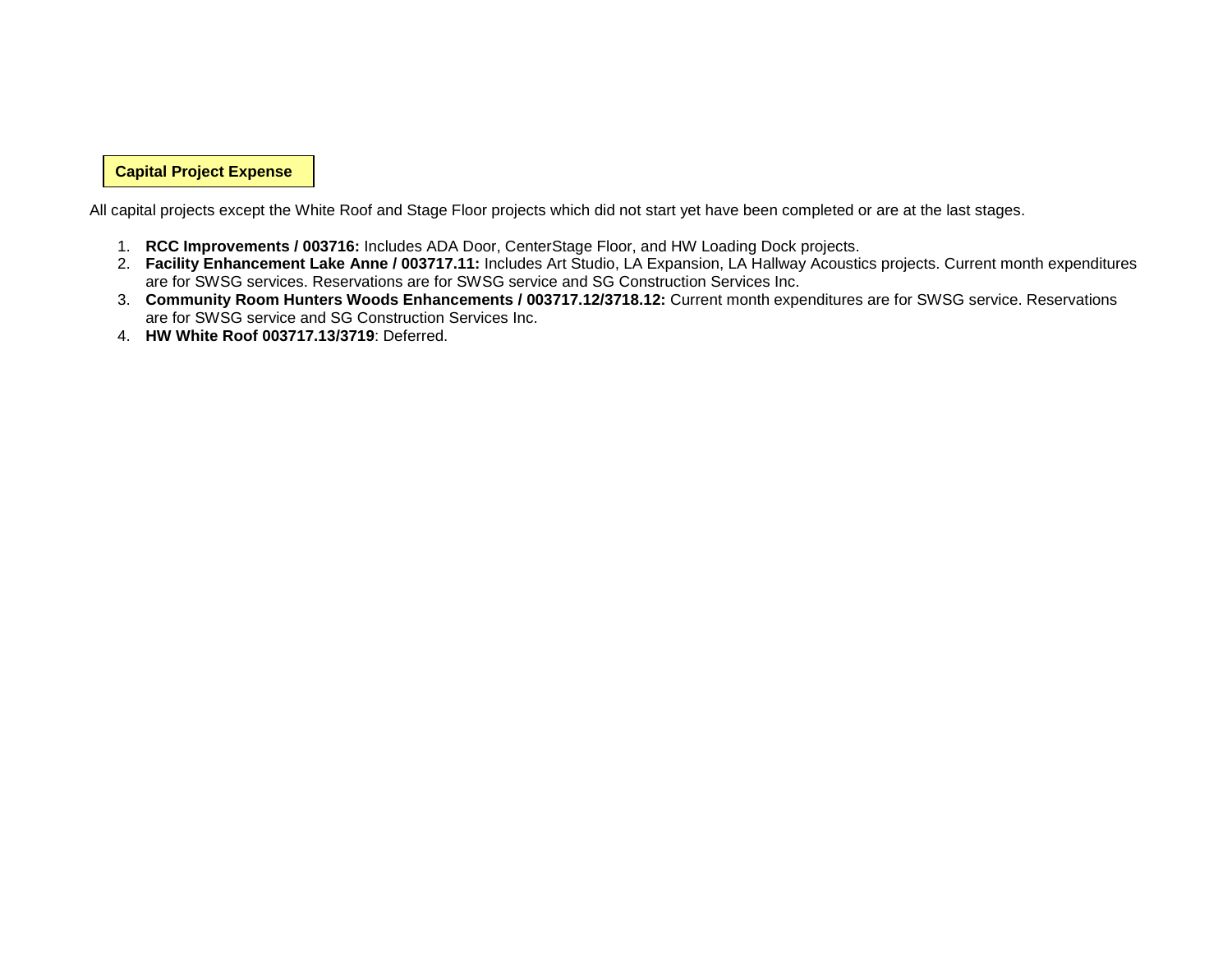

## **SUMMARY OF MINUTES RESTON COMMUNITY CENTER BOARD OF GOVERNORS ORIENTATION November 19, 2011**

#### **Present:**

- Beverly Cosham, Chair
- Bill Bouie
- Cathy Vivona
- Bill Keefe

#### **Staff:**

Leila Gordon, Executive Director

#### **Guests:**

**EXEC** Catherine Hudgins, Hunter Mill District Supervisor

The orientation began at 9:15 a.m.

Leila reviewed the contents of the orientation notebooks. Board members present were asked to look through the information and present any comments or questions. Supervisor Hudgins arrived at 9:25.

Supervisor Hudgins discussed the coming year and how RCC can be involved in her efforts to better connect the students in Small District 5 schools and the larger community. Board members and Leila shared some of the highlights of recent efforts to put artists in the schools and the upcoming pilot program for summer 2012 for students at Dogwood Elementary school.

She also discussed the next phase of the Reston Master Plan Special Study Task Force and different issues that would be part of the community's thinking and conversations about the future of Reston Village Centers. In addition to that, members discussed various transportation approaches that might be helpful in moving people to and from RCC programs. The future will present new opportunities for growth of RCC programs and facilities in relationship to increases in the population and different demands aligned with changing demographics. Cathy is very pleased with all the developments pursued by Reston Community Center to connect with other civic organizations and to provide collaboration and support to many different community-wide initiatives.

Supervisor Hudgins left at 10:30 a.m.

The current draft of the RCC Board of Governors Bylaws was brought to the attention of members and the group agreed to a Long Range Planning Committee meeting to be held at 6:30 p.m. on December 5 to discuss the agenda for our Strategic Planning meeting in January and to review the suggested edits to update the Bylaws and bring them into alignment with our current Memorandum of Understanding.

The meeting adjourned at 10:50 a.m.

Cathy Vivona, Board Treasurer (Acting as Secretary)

\_\_\_\_\_\_\_\_\_\_\_\_\_\_\_\_\_\_\_\_\_\_\_\_\_\_\_\_

\_\_\_\_\_\_\_\_\_\_\_\_\_\_\_\_\_\_\_\_\_\_\_\_\_\_\_\_

**Date** 

- Carol Ann Bradley
- Roger Lowen
- Vicky Wingert